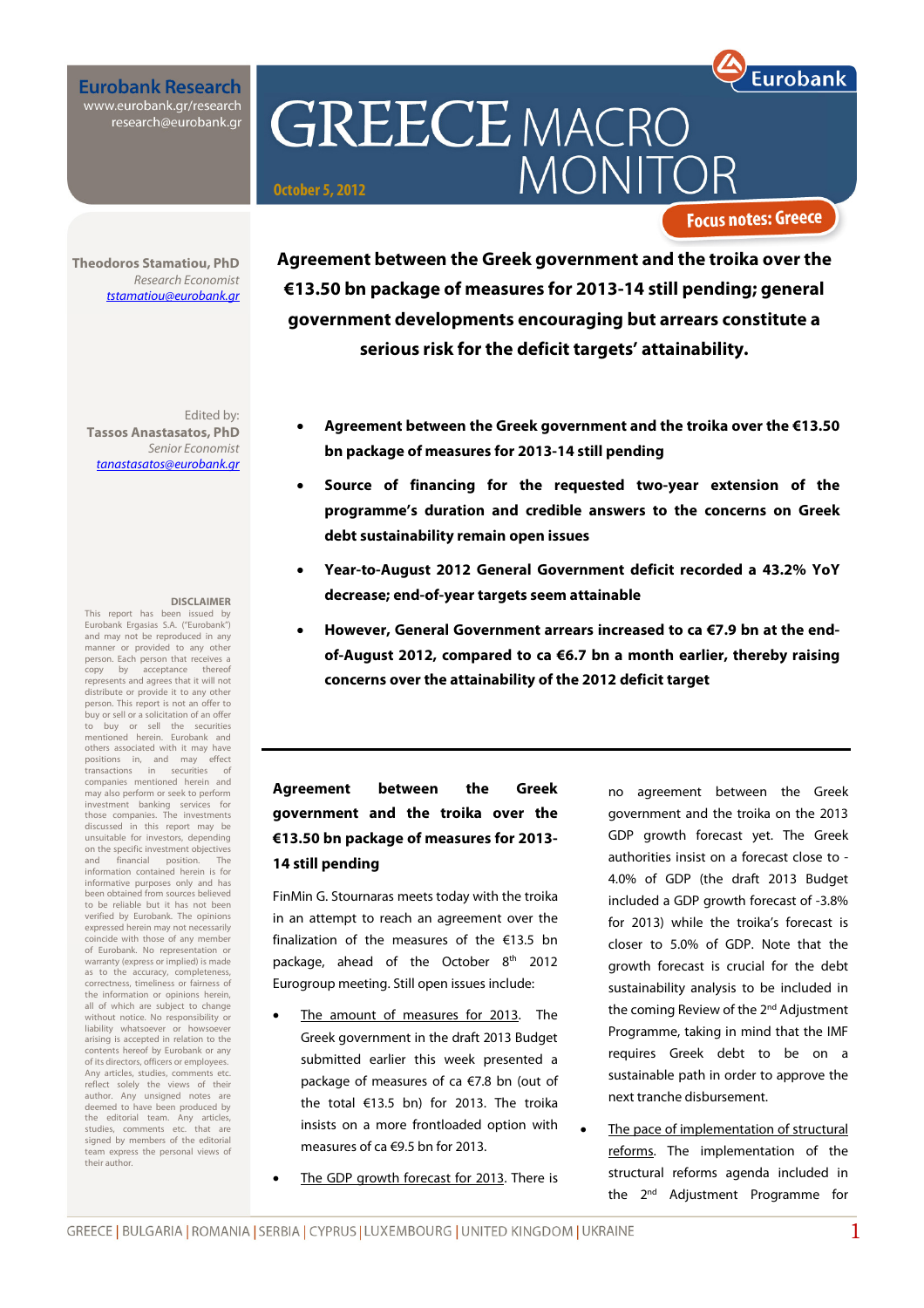**GREECE MACRO MONITOR** 



October 5, 2012

## **Focus notes: Greece**

| <b>Table 1: General Government Monthly Cash Data</b> |                           |                           |                    |                        |                   |                  |  |  |  |  |  |
|------------------------------------------------------|---------------------------|---------------------------|--------------------|------------------------|-------------------|------------------|--|--|--|--|--|
|                                                      | <b>Jan-August</b><br>2011 | <b>Jan-August</b><br>2012 | change<br>(%YoY)   | FY-2011<br>Realization | FY-2012<br>target | change<br>(%YoY) |  |  |  |  |  |
| <b>State budget</b>                                  |                           |                           |                    |                        |                   |                  |  |  |  |  |  |
| Revenue                                              | 32.57                     | 33.10                     | 1.6                | 53.86                  | 56.16             | $-4.1$           |  |  |  |  |  |
| <b>Primary Expenditure</b>                           | 38.50                     | 34.52                     | $-10.3$            | 60.40                  | 57.25             | 5.5              |  |  |  |  |  |
| Primary balance                                      | $-5.92$                   | $-1.41$                   | $-76.1$            | $-6.53$                | $-1.09$           | 500.0            |  |  |  |  |  |
| Interest payments                                    | 12.48                     | 11.07                     | $-11.3$            | 16.35                  | 13.05             | 25.3             |  |  |  |  |  |
| Balance (+surplus, -deficit)                         | $-18.67$                  | $-12.48$                  | $-33.1$            | $-22.88$               | $-14.14$          | 61.8             |  |  |  |  |  |
| Correction\1                                         | $-0.26$                   | 1.03                      | $-500.8$           | $-0.32$                | 0.00              |                  |  |  |  |  |  |
| Balance (+surplus, -deficit)                         | $-18.94$                  | $-11.46$                  | $-39.5$            | $-23.20$               | $-14.14$          | 64.1             |  |  |  |  |  |
| Primary balance after                                | $-6.19$                   | $-0.39$                   | $-93.7$            | $-6.85$                |                   |                  |  |  |  |  |  |
| implementation of cash correction                    |                           |                           |                    |                        |                   |                  |  |  |  |  |  |
| <b>Extrabudgetary funds</b>                          |                           |                           | $-3.2$             | 7.29                   |                   |                  |  |  |  |  |  |
| Revenue                                              | 3.57                      | 3.46                      |                    |                        |                   |                  |  |  |  |  |  |
| of which grants from state                           | 1.74                      | 1.23                      | $-29.3$<br>8.1     | 4.07                   |                   |                  |  |  |  |  |  |
| <b>Primary Expenditure</b>                           | 2.47                      | 2.67                      |                    | 4.17                   |                   |                  |  |  |  |  |  |
| Primary balance<br>Interest payments                 | 1.10<br>0.42              | 0.79<br>0.18              | $-28.6$<br>$-58.1$ | 3.12<br>0.63           |                   |                  |  |  |  |  |  |
| Balance (+surplus, -deficit)                         | 0.69                      | 0.61                      | $-10.6$            | 2.49                   | 2.37              | 5.1              |  |  |  |  |  |
| <b>Local Governments</b>                             |                           |                           |                    |                        |                   |                  |  |  |  |  |  |
| Revenue                                              | 4.72                      | 4.44                      | $-6.1$             | 7.84                   |                   |                  |  |  |  |  |  |
| of which grants from state                           | 2.91                      | 2.18                      | $-24.9$            | 4.28                   |                   |                  |  |  |  |  |  |
| <b>Primary Expenditure</b>                           | 3.62                      | 4.06                      | 12.1               | 7.01                   |                   |                  |  |  |  |  |  |
| Primary balance                                      | 1.11                      | 0.38                      | $-65.6$            | 0.83                   |                   |                  |  |  |  |  |  |
| Interest payments                                    | 0.06                      | 0.07                      | 13.3               | 0.10                   |                   |                  |  |  |  |  |  |
| Balance (+surplus, -deficit)                         | 1.05                      | 0.31                      | $-70.1$            | 0.73                   | 0.00              |                  |  |  |  |  |  |
| <b>Social Security Funds</b>                         |                           |                           |                    |                        |                   |                  |  |  |  |  |  |
| Revenue                                              | 28.04                     | 26.53                     | $-5.4$             | 43.56                  |                   |                  |  |  |  |  |  |
| of which grants from state                           | 11.87                     | 10.31                     | $-13.1$            | 18.16                  |                   |                  |  |  |  |  |  |
| <b>Primary Expenditure</b>                           | 28.22                     | 25.87                     | $-8.3$             | 44.27                  |                   |                  |  |  |  |  |  |
| Primary balance                                      | $-0.18$                   | 0.66                      | $-464.1$           | $-0.71$                |                   |                  |  |  |  |  |  |
| Interest payments                                    | 0.02                      | 0.02                      | $-23.8$            | 0.07                   |                   |                  |  |  |  |  |  |
| Balance (+surplus, -deficit)                         | $-0.20$                   | 0.64                      | $-417.8$           | $-0.78$                | $-1.53$           | $-49.2$          |  |  |  |  |  |
| <b>General Government</b>                            |                           |                           |                    |                        |                   |                  |  |  |  |  |  |
| Revenue                                              | 68.91                     | 67.53                     | $-2.0$             | 112.55                 |                   |                  |  |  |  |  |  |
| intra-government transactions                        | $-16.51$                  | $-13.72$                  | $-16.9$            | $-26.50$               |                   |                  |  |  |  |  |  |
| <b>Primary Expenditure</b>                           | 73.07                     | 66.09                     | $-9.6$             | 116.16                 |                   |                  |  |  |  |  |  |
| intra-government transactions                        | $-16.51$                  | $-13.72$                  | $-16.9$            | $-26.50$               |                   |                  |  |  |  |  |  |
| Primary balance\2                                    | $-4.16$                   | 1.44                      | $-134.6$           | $-3.61$                |                   |                  |  |  |  |  |  |
| Interest payments\2                                  | 13.25                     | 11.33                     | $-14.5$            | 17.15                  |                   |                  |  |  |  |  |  |
| Balance (+surplus, -deficit)                         | $-17.41$                  | $-9.89$                   | $-43.2$            | $-20.75$               | $-13.30$          | 56.0             |  |  |  |  |  |
| <b>ESA adjustments</b>                               |                           |                           |                    | 1.17                   | $-0.43$           | $-370.4$         |  |  |  |  |  |
| <b>ESA 95 general government</b>                     |                           |                           |                    | $-19.59$               | $-13.73$          | 42.6             |  |  |  |  |  |
| balance<br>(% of GDP)                                |                           |                           |                    | $-9.10$                | $-6.70$           | 35.8             |  |  |  |  |  |
| Source: Ministry of Finance, Eurobank EFG Research   |                           |                           |                    |                        |                   |                  |  |  |  |  |  |
| /1 Cash correction                                   |                           |                           |                    |                        |                   |                  |  |  |  |  |  |
| Advance payments in Dec. against                     | 0.92                      | 1.17                      |                    | $-0.25$                |                   |                  |  |  |  |  |  |
| next year's expenditure                              |                           |                           |                    |                        |                   |                  |  |  |  |  |  |
| Other expenditure                                    | $-119$                    | $-0.15$                   |                    | $-0.07$                |                   |                  |  |  |  |  |  |

Other expenditure -1.19 -0.15 -0.07 /2 On a non consolidated basis after the implementation of the cash correction. On a consolidated basis, the primary balance will be smalller by 0.538 bn

Greece seriously lags behind. According to press reports, the troika requires a number of structural reforms to be implemented before the next loan disbursement (prior actions).

The Greek government has a strong interest in a swift completion of the negotiation, preferably before the EU summit in October 18. Today's announcement of Angela Merkel's visit to Athens in Tuesday is interpreted as an expression of political support to the Greek government's reform efforts. However, Germany remains adamant in its request for a complete fulfillment of Greece's commitments. In addition, Greek authorities' appeal for a two year extension of the programme's duration still faces the problem of how this would be financed. ECB's President M. Draghi said yesterday that the extension of maturities of the Greek debt that ECB holds constitutes monetary financing. In other words, the financing of the 2-year extension of the programme by the ECB is out of the question. For more information on the two-year extension and the financing gap please refer to Anastasatos & Monokroussos (August 2012) available at:

http://www.eurobank.gr/Uploads/Reports/Economy%20Marke ts%20August%202012.pdf ).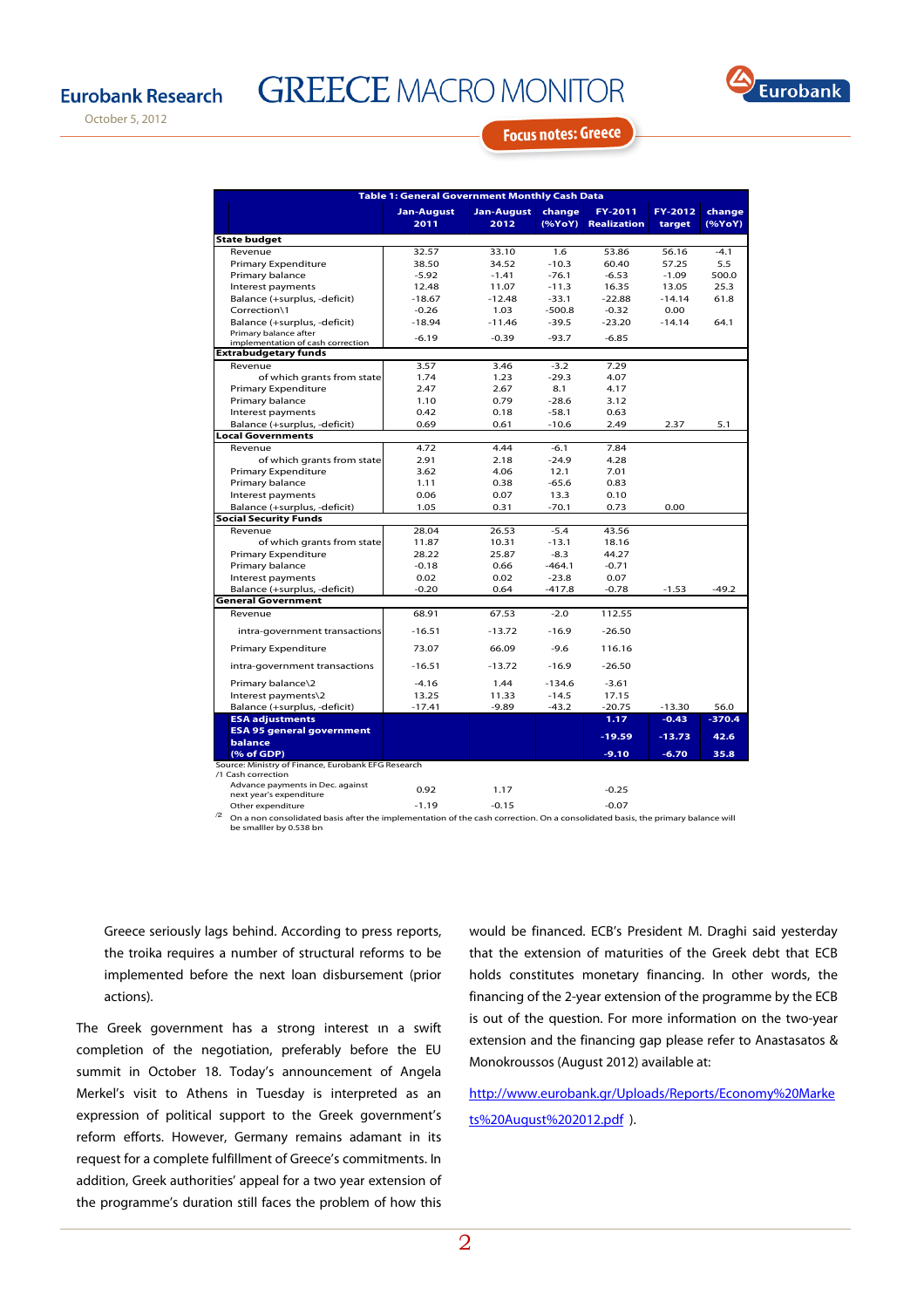## **GREECE MACRO MONITOR**



## **Year-to-August 2012 General Government deficit recorded a 43.2% YoY decrease; end-of-year targets seem attainable but risks exist**

According to the recently released general government accounts for year-to-August 2012, the overall deficit on a cash basis reached ca €9.89 bn. The draft 2013 Budget, submitted in the Greek Parliament earlier this week, envisages a deficit of - 6.6% of GDP, lower than the respective target of -7.3% of GDP of the 2<sup>nd</sup> EC/ECB/IMF Adjustment Programme.

Developments in the general government accounts are encouraging. There are a number of reasons why the 6.6% projection for the 2012 deficit seems attainable:

- On the revenue side, given the year-end state ordinary budget net revenue target (€51.41 bn) and the respective year-to-August 2012 revenue, the Government needs additional revenues of ca €20.79 bn until the end of the 2012 fiscal period. Revenues are expected to increase in the following months as a result of the payment of the personal and corporate income tax, the special real estate taxes and the vehicle excise duty. However, the effect of the greater than expected recession in the VAT returns constitutes a significant risk for the achievement of the revenue target.
- On the expenditure side, ordinary budget expenditure should increase by ca 20.17 bn by the end of 2012 (the difference between year-end 2012 target and year-to-August 2012 realized expenditure). This is not overambitious since the rationalization of expenditure is expected to continue in the following months of 2012 and, at the same time, interest expenditure will be lower on a YoY basis due to the PSI. Upside risks still exist because of fiscal slippages and the effect of the recession on social security expenditure.

A closer look at the fiscal accounts for the first eight months of 2012 reveals some interesting developments (Table 2). More specifically:

- The year-to-August 2012 general government deficit on a cash basis decreased by €7.52 bn or 43.2% ΥοΥ compared to the respective 2011 period.
- The general government primary balance (i.e., overall balance before interest rate payments) on a cash basis recorded a €1.44 bn surplus for year-to-August 2012, compared to a deficit of €4.16 bn in the respective 2011 period. The draft 2013 Budget target for FY‐2012 is for a

#### **Focus notes: Greece**

primary deficit of ca €2.79 bn or 1.4%‐of‐GDP (in ESA‐95 terms), which compares with a primary deficit realization of ca 2.1%‐of‐GDP for 2011.

- Interest payments decreased by ca 14.5% YoY. Because of the PSI (and more favorable terms on existing and new EA/EFSF loans), full‐year interest rate payments in 2012 are projected to be lower by around 4.42bn (or 2.2%‐of‐GDP) relative to 2011.
- On the revenue side, at the central government level, yearto-August net ordinary budget revenue decreased by 0.2% YoY. Year-to-August 2012 total (direct and indirect) tax receipts were at ca €30.46 bn, increased by 0.5%YoY but lower from the respective eight‐month target for FY‐2012 (by €0.76 bn).
	- Direct tax revenue increased by 13.5% YoY as a result of higher taxation on individuals' incomes and property assets, as well as improved collection of tax arrears. However, direct tax revenue undershot by €0.19 bn the respective 8‐month target of the FY‐2012 budget.
	- \* Indirect tax revenue declined by ca 7.9% YoY, underperforming by €0.58 bn the respective 8‐month target of the FY‐2012, mainly as a result of the ongoing recession. Transaction tax and VAT receipts declined by 11.3% YoY and 10.9% YoY, respectively.
	- Tax refunds declined by 29.6% YoY.
	- On the general government level, year-to-August 2012 revenues of the social security funds excluding grants remained virtually unchanged (+0.3% YoY). It is likely that the rationalization of the revenues process and the collection of social security funds arrears counterbalanced reduced social security contributions from employees and corporates due to reduced domestic economic activity, business closures and higher unemployment.
- On the expenditure side, year-to-August 2012 central government primary outlays (on a cash basis) declined by - 9.6% YoY. The published general government accounts did not provide a detailed breakdown of primary spending. The central government budget execution data for the same period revealed that this was mainly driven by a -7.5% YoY reduction in salary and pension payments, by far the biggest item of central government budget expenditure (43.0% of primary expenditure in 2011). In addition, the General Government data reveal a reduction in grants from the central government to other general government

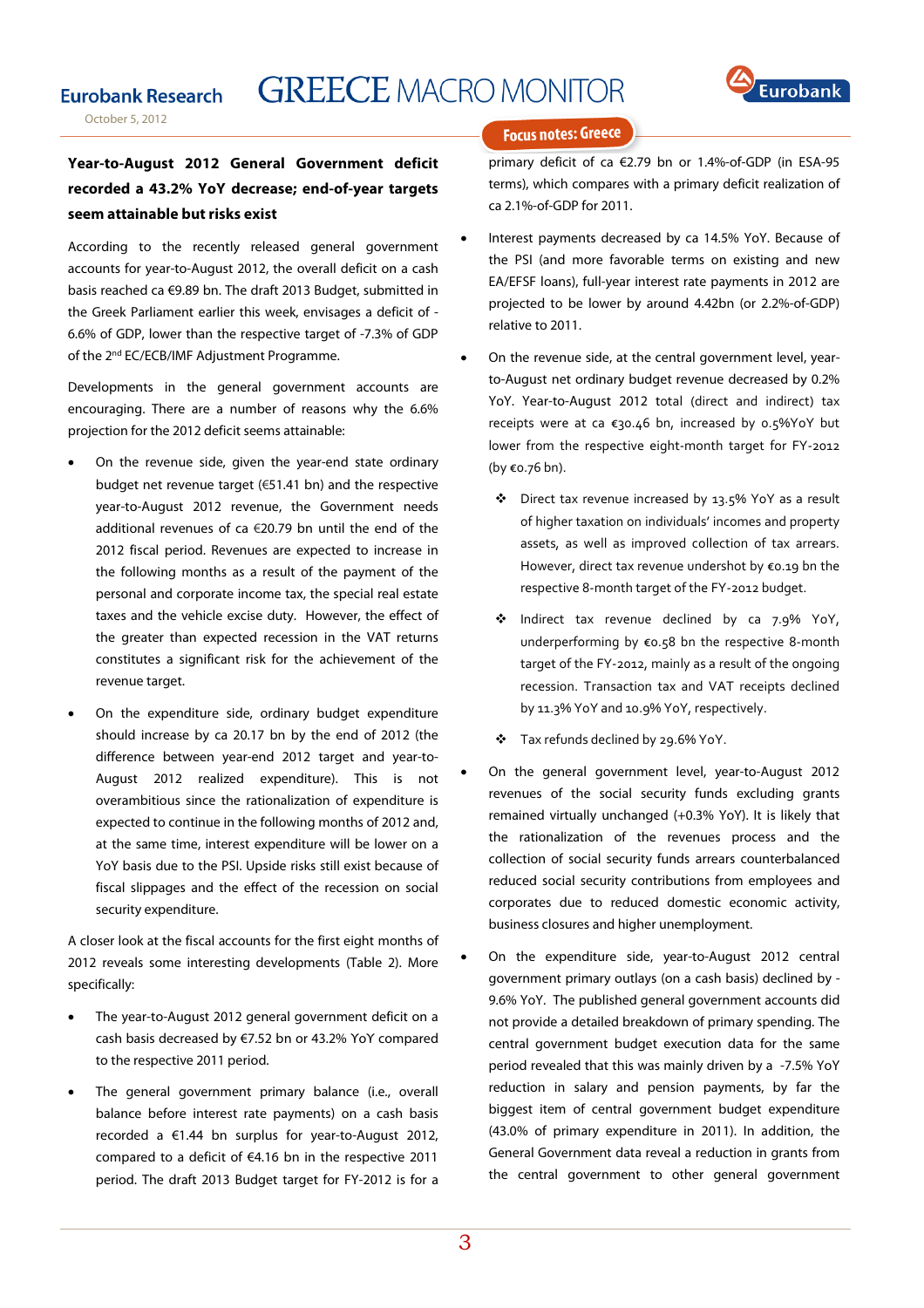### **Eurobank Research**

**GREECE MACRO MONITOR** 



October 5, 2012

**Focus notes: Greece** 

entities. Grants to extra-budgetary funds and local governments for year-to-August 2012 declined by -29.3% YoY and -24.9% YoY, respectively. Grants to social security funds decreased by -13.1% YoY. This development at fisrt glance looks like a continuation of the rationalization process in spending. However, a second interpretation is that the social security funds' arrears will grow in the following months as a result of the decreased grants.

- Other general government expenditure categories revealed a rather mixed picture. Year-to-August 2012 primary spending of extra-budgetary and local governments increased by 8.1% YoY and 12.1% YoY, respectively, whereas social security funds primary outlays decreased by -8.3% YoY.
- The authorities continued, in their recent year-to-August 2012 general government report, the practice of not publishing the monthly general government targets. This poses a certain risk with regards to the better auditing and control of the respective data.

**General Government arrears of ca €7.9 bn at the endof-August 2012; the general government's obligations reporting mechanism revealed a €0.9 bn increase of arrears and caused worries over the attainability of the 2012 deficit target** 

Total general government arrears ‐ defined as unpaid obligations to third parties for over 90 days ‐ stood at ca €7.9 bn at the end of August 2012, increased by ca €1.2 bn or 10.0% relative to the previous month.

The increase in arrears is due mainly to social security funds' obligations of ca €0.93 bn undertaken during 2011 that were unknown to the Ministry of Finance until recently. Note that the social security funds merged to a single fund in October 2011 (EOPYY) and that the obligations in question were undertaken before October 2011.

Clearly the developments with these obligations constitute an alarming development. It confirms our past worries regarding the weaknesses in the general government's obligations reporting mechanism and the effect that such a misreporting might have on the attainability of the end of year deficit target.

The revisions of past months (or years) arrears indicate that the respective expenditure data were not properly recorded because of still lingering weaknesses in the general government's data reporting mechanism. This misreporting of past expenditures implies that the general government deficit might be underestimated. In order to solve this problem, the 1st EC/ECB/IMF bailout programme required the implementation of reforms on spending controls and the reporting of outstanding government obligations. Even though most of these control and commitment mechanisms are already in place, recent developments show that implementation is still imperfect.

Arrears increased by ca €1.24 bn or 18.6% relative to December 2011 (and after the upwards revision of the 2011 arrears figures), a fact which also indicates the cash shortage of the various general government entities after the delays on the disbursement of the 2nd EC/ECB/IMF Adjustment Programme's installments.

The largest part of the  $E$ 7.9 bn arrears is owed by social security funds (€4.12 bn). This figure recorded an increase of 3.9% MoM (on top of the 2011 increase). Hospitals arrears were ca  $€1.71$ bn, an increase of 4.6% MoM, and local government arrears were ca €0.84 bn, increased by 2.6% MoM. Total central government budget arrears were at ca €0.91 bn, decreased by - 2.9% MoM and extra-budgetary funds arrears remained unchanged at €0.32 bn.

#### **Graph 2: Evolution of general government arrears**



**M in istrie s Lo cal Go ve rme nts Hospitals So cial Secu rity F u nd s Extrabu dg etary F u nd s**

Graph 2 depicts the evolution of general government arrears since December 2011. During 2012 arrears increased again as no official funding was allocated for their clearance.

According to the draft 2013 Budget, €3.5 bn from the next installment of the 2nd EC/ECB/IMF will be allocated for the payment of general government arrears by the end of 2012. Of course the disbursement of the €31.5 bn installment is conditional on the successful review of the 2<sup>nd</sup> EC/ECB/IMF Adjustment Programme. An additional amount of €3.5 bn from the next installments of the 2<sup>nd</sup> Adjustment programme will be allocated for arrears payments during 2013.

The difference between the end-of-August 2012 outstanding arrears and the total amount allocated for the clearance of arrears in the draft 2013 Budget is at ca €0.9 bn. This amount together with the expected arrears increase for September and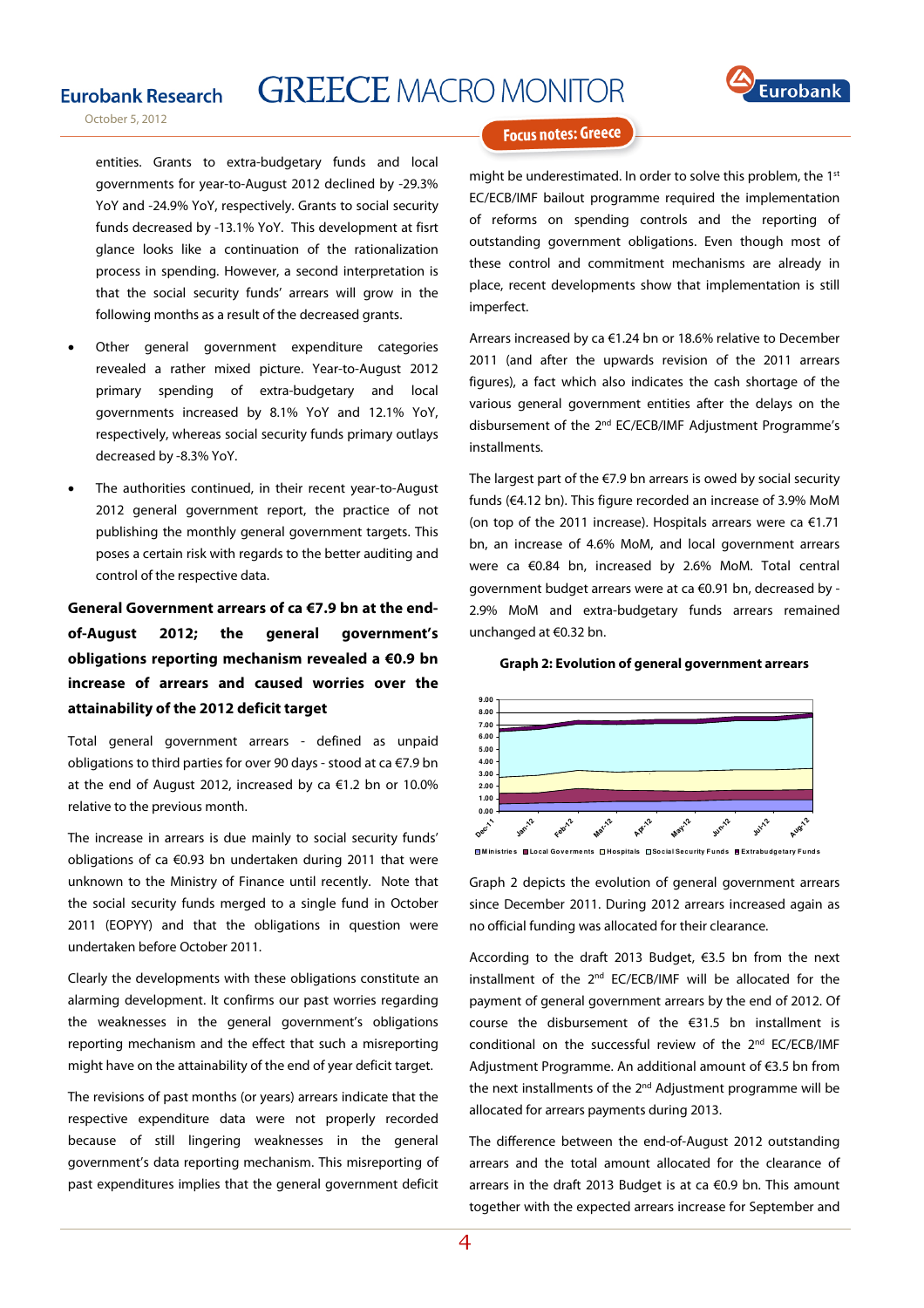

October 5, 2012

**GREECE MACRO MONITOR** 



#### **Focus notes: Greece**

October (due to the delay of the installment) do not ease our concerns about the risks for the attainability of the general government deficits for 2012 and 2013.

#### **Concluding Remarks**

The successful conclusion of the 1st Review of the 2<sup>nd</sup> Adjustment Programme for Greece, including the final mix of the 11.8 bn measures for 2013-14, a possible extension of the programme until 2016, and a possible debt relief via OSI or other alternative methods, are the main open issues for the Greek Authorities until the end-of-October 2012.

Assuming a successful conclusion of the 1st Review and disbursement of the next loan tranche, the Greek government should focus on the programme's implementation, with a special focus on the implementation of the remaining items on the structural reforms agenda, in order not to lose the momentum of fiscal consolidation that the general government data show.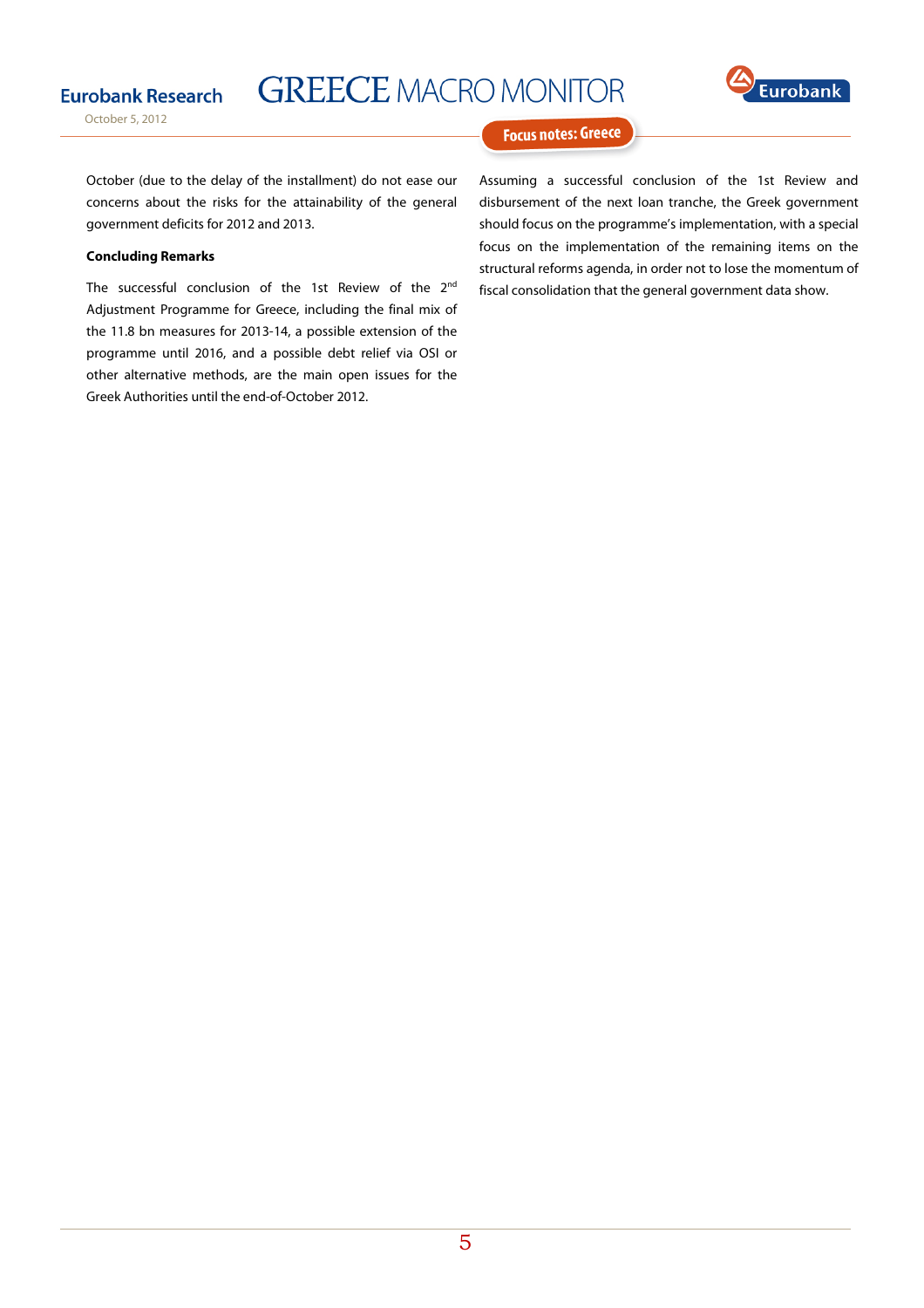## **Eurobank Research**

# **GREECE MACRO MONITOR**



October 5, 2012

## **Focus notes: Greece**

| <b>Table 2: Greece-Key Indicators</b>                                                                                   |                                   |                          |                  |                  |                |               |            |  |  |  |  |
|-------------------------------------------------------------------------------------------------------------------------|-----------------------------------|--------------------------|------------------|------------------|----------------|---------------|------------|--|--|--|--|
|                                                                                                                         | Last                              | ytd                      | 2011             | 2010             | 2009           | 2008          | 2007       |  |  |  |  |
| <b>Macroeconomic indicators</b>                                                                                         |                                   |                          |                  |                  |                |               |            |  |  |  |  |
| GDP growth (%YoY, prov. estimate for last, forecast for 2011)*                                                          | $-6.3$ (Q2 12)                    |                          | $-6.9$           | $-3.5$           | $-3.2$         | $-0.2$        | 3.0        |  |  |  |  |
| Budget deficit (% of GDP, 2012 forecast for last)                                                                       | $-7.3$                            | ÷,                       | $-9.1$           | $-10.8$          | $-15.8$        | $-9.9$        | $-6.8$     |  |  |  |  |
| Gross public debt (% of GDP,2012 forecast for last)                                                                     | 163.2                             | $\overline{\phantom{a}}$ | 165.3            | 144.9            | 129.3          | 113.0         | 107.4      |  |  |  |  |
| CPI (%YoY, ytd)                                                                                                         | 1.7(08/12)                        | $-0.9$                   | 3.3              | 4.7              | 1.2            | 4.2           | 2.9        |  |  |  |  |
| CPI constant taxes (%YoY, ytd)                                                                                          | $-0.1(06/12)$                     | $\overline{\phantom{a}}$ | 1.3              | 1.4              | 1.1            | 4.2           | 2.9        |  |  |  |  |
| Unemployment rate (%YoY, ytd)                                                                                           | 23.9 (06/12)                      | 9.2                      | 21.0             | 14.8             | 10.2           | 8.9           | 8.9        |  |  |  |  |
| Economic Sentiment (index level, period average)                                                                        | 76.1 (09/12)                      | 75.8                     | 72.8             | 75.1             | 76.3           | 76.1          | 94.9       |  |  |  |  |
| <b>Competitiveness Indicators</b>                                                                                       |                                   |                          |                  |                  |                |               |            |  |  |  |  |
| Real harmonised comp/ness indicator CPI deflated (%YoY, cum ytd)<br>Unit Labor Cost (%YoY, cum ytd)                     | -4.4 (07/12)                      | $-2.2$                   | 0.3              | 3.1              | 1.0            | 0.9           | 0.9        |  |  |  |  |
| Labor Cost (%YoY)                                                                                                       | $-9.1$ (Q1 12)<br>$-11.1$ (Q1 12) | $-9.1$<br>$-11.1$        | $-6.0$<br>$-6.0$ | $-1.2$<br>$-2.7$ | 6.9<br>5.3     | 7.1<br>2.4    | 3.6<br>3.4 |  |  |  |  |
| <b>Consumer indicators</b>                                                                                              |                                   |                          |                  |                  |                |               |            |  |  |  |  |
| Private consumption in constant prices (% YoY)                                                                          | $-8.0$ (Q2 12)                    | $\sim$                   | $-6.9$           | $-3.5$           | $-3.2$         | $-0.2$        | 3.0        |  |  |  |  |
| Retail sales excl. fuels & lubricants volume (% YoY)                                                                    | $-11.5(06/12)$                    | 1.1                      | $-8.7$           | $-6.9$           | $-9.3$         | $-1.4$        | 2.3        |  |  |  |  |
| New private passenger car registrations (% YoY, cum. ytd)                                                               | $-46.7(08/12)$                    | $-43.8$                  | $-31.0$          | $-35.6$          | $-17.8$        | $-4.5$        | 4.5        |  |  |  |  |
| Consumer confidence (index level, period average)                                                                       | $-75.6(09/12)$                    | $-74.8$                  | $-74.1$          | $-63.4$          | $-45.7$        | $-46.0$       | $-28.5$    |  |  |  |  |
| Retail trade expectations (index level, period average)                                                                 | -37.0 (09/12)                     | $-34.5$                  | $-35.4$          | $-33.7$          | $-15.4$        | 14.2          | 34.2       |  |  |  |  |
| <b>Industrial-activity indicators</b>                                                                                   |                                   |                          |                  |                  |                |               |            |  |  |  |  |
| Industrial production (% YoY)                                                                                           | $-0.5(07/12)$                     | 23.2                     | $-11.4$          | $-5.9$           | $-6.8$         | $-8.2$        | 2.0        |  |  |  |  |
| Capacity utilization in industry (index level, period average)                                                          | 63.6 (08/12)                      | 63.9                     | 67.4             | 68.6             | 70.5           | 75.9          | 77.0       |  |  |  |  |
| Industrial confidence (index level, period average)                                                                     | $-21.8(09/12)$                    | $-23.2$                  | $-20.6$          | $-22.5$          | $-28.4$        | $-5.9$        | 5.2        |  |  |  |  |
| Manufacturing PMI (index level, period average)                                                                         | 42.2 (08/12)                      | 41.1                     | 43.6             | 43.8             | 45.4           | 50.4          | 53.8       |  |  |  |  |
| Construction sector & other investment-activity indicators                                                              |                                   |                          |                  |                  |                |               |            |  |  |  |  |
| Cross fixed capital formation in constant prices (% YoY)                                                                | $-19.4(Q212)$                     | $\overline{\phantom{a}}$ | $-14.3$          | $-9.2$           | $-23.1$        | $-5.5$        | 13.1       |  |  |  |  |
| Housing investment in constant prices (% YoY)                                                                           | $-30.0(Q212)$                     | $\overline{\phantom{a}}$ | $-23.4$          | $-18.4$          | $-20.2$        | $-25.8$       | $-5.8$     |  |  |  |  |
| Other construction in constant prices (% YoY)                                                                           | $-7.4$ (Q2 12)                    | $\overline{\phantom{a}}$ | $-18.9$          | $-5.9$           | 18.2           | 44.3          | $-5.5$     |  |  |  |  |
| Private building permits volume (% YoY, cum. ytd)                                                                       | $-40.0(06/12)$                    | $-13.9$                  | $-39.4$          | $-24.1$          | $-26.8$        | $-17.3$       | $-5.0$     |  |  |  |  |
| Construction confidence (index level, period average)                                                                   | -58.2 (09/12)                     | $-58.5$                  | $-68.3$          | $-55.4$          | $-39.5$        | $-9.6$        | $-9.2$     |  |  |  |  |
| Balance-of-Payments statistics (€-terms)                                                                                |                                   |                          |                  |                  |                |               |            |  |  |  |  |
| Current Account (% YoY, cum.ytd)                                                                                        | $-181.1(07/12)$                   | $-54.4$                  | $-8.3$           | $-11.0$          | $-25.8$        | 6.7           | 37.2       |  |  |  |  |
| Tourism revenues (% YoY, cum. ytd)                                                                                      | $-2.8(07/12)$                     | $-7.0$                   | 9.5              | $-7.6$           | $-10.6$        | 2.8           | $-0.3$     |  |  |  |  |
| Transportation revenues (% YoY, cum. ytd)                                                                               | $-2.9(07/12)$                     | $-0.9$                   | -8.6             | 13.8<br>177.6    | $-29.4$        | 13.3<br>155.7 | 18.3       |  |  |  |  |
| Gross External Debt (% of GDP, cum ytd)<br>Customs-based statistics (€ - terms)**                                       | 190.6 (Q1 12)                     | $-1.3$                   | 171.2            |                  | 178.4          |               | 138.5      |  |  |  |  |
| Goods exports (% YoY, cum. ytd)                                                                                         | 2.8(06/12)                        | 1.5                      | 37.0             | 11.6             | $-18.1$        | 4.5           | 3.8        |  |  |  |  |
| Goods exports to EU (% YoY, cum. ytd)                                                                                   | $-6.9(06/12)$                     | $-23.8$                  | 8.1              | 10.4             | $-20.1$        | 4.1           | 25.0       |  |  |  |  |
| Goods exports to non-EU countries (% YoY, cum. ytd)                                                                     | $-46.8(06/12)$                    | $-16.1$                  | 62.2             | 13.5             | $-14.6$        | 3.5           | $-20.9$    |  |  |  |  |
| Goods imports (% YoY, cum. ytd)                                                                                         | $-18.7(06/12)$                    | $-9.6$                   | $-10.1$          | $-3.3$           | $-19.2$        | 11.2          | 9.3        |  |  |  |  |
| Goods imports from EU (% YoY, cum. ytd)                                                                                 | $-19.9(06/12)$                    | $-27.9$                  | $-7.3$           | $-12.9$          | $-17.4$        | 5.4           | 16.4       |  |  |  |  |
| Goods imports from non-EU countries (% YoY, cum. ytd)                                                                   | $-21.5(06/12)$                    | $-30.6$                  | $-32.7$          | 16.6             | $-32.7$        | 10.9          | 0.6        |  |  |  |  |
| Domestic MFI credit to domestic enterprises & households (oustanding balances and net flows) & NPLs                     |                                   |                          |                  |                  |                |               |            |  |  |  |  |
| Private sector (% YoY)                                                                                                  | $-4.8(07/12)$                     |                          | $-3.6$           | 0.0              | 4.2            | 15.9          | 21.5       |  |  |  |  |
| Enterprises (% YoY)                                                                                                     | $-5.3(07/12)$                     |                          | $-2.5$           | 1.1              | 5.2            | 18.9          | 20.8       |  |  |  |  |
| Households (% YoY)                                                                                                      | $-4.2(07/12)$                     |                          | $-4.3$           | $-1.2$           | 3.1            | 12.6          | 22.2       |  |  |  |  |
| Housing loans (% YoY)                                                                                                   | $-3.6(07/12)$                     |                          | $-2.6$           | $-0.3$           | 3.7            | 11.2          | 21.5       |  |  |  |  |
| Consumer credit (% YoY)                                                                                                 | $-5.3(07/12)$                     |                          | $-5.6$           | $-4.2$           | 2.0            | 16.0          | 22.4       |  |  |  |  |
| Non Performimg Loans (NPLs) (% of total gross loans)                                                                    | 14.7 (Q3 2011)                    |                          |                  | 10.4             | 7.7            | 5.0           | 4.5        |  |  |  |  |
| Private-sector credit outstanding (% GDP) ***                                                                           |                                   |                          |                  |                  |                |               |            |  |  |  |  |
| Total domestic enterprices & households                                                                                 | 114.1 (07/12)                     |                          | 143.1            | 113.40           | 107.80         | 107.20        | 96.68      |  |  |  |  |
| Domestic households                                                                                                     | 53.1 (07/12)                      |                          | 52.40            | 52.00            | 51.70          | 50.30         | 46.70      |  |  |  |  |
| Stock Indices****                                                                                                       |                                   |                          |                  |                  |                |               |            |  |  |  |  |
| Athex General Index (level, %ytd, end of year level 2007-10)                                                            | 790.0                             | 7.8                      | 680.4            | 1413.9           | 2196.2         | 1786.5        | 5178.8     |  |  |  |  |
| FTSE/ASE 20 Index (level, %ytd, end of year level 2007-10)                                                              | 286.4                             | 3.2                      | 264.9            | 663.1            | 1125.4         | 932.5         | 2752.5     |  |  |  |  |
| Athex Banks Index (level, %ytd, end of year level 2007-10)                                                              | 301.6                             | 3.1                      | 262.9            | 1251.0           | 2661.7         | 1899.4        | 7296.4     |  |  |  |  |
| Baltic Dry Index (level, %ytd, end of year level 2007-10)                                                               | 845.0                             | -50.4                    | 1738.0           | 1773.0           | 3005.0         | 774.0         | 9143.0     |  |  |  |  |
| Bond/CDS spreads ****, +                                                                                                |                                   |                          |                  |                  |                |               |            |  |  |  |  |
| 10yr Bond Spead over Bund (bp, %ytd, end of year level 2007-10)                                                         | 1761.1                            |                          | 3313.4           | 950.9            | 238.7          | 227.4         | 32.2       |  |  |  |  |
| 5yr Bond Spread over Bund (bp, %ytd, end of year level 2007-10)                                                         |                                   |                          | 5163.1           | 1163.1           | 254.2          | 264.3         | 21.2       |  |  |  |  |
| 2yr Bond Spread over Bund (bp, %ytd, end of level year 2007-10)<br>5yr CDS Spread (bp, %ytd, end of year level 2007-10) |                                   |                          | 13408.3          | 1134.4<br>1037.3 | 211.9<br>282.8 | 240.1         | 26.8       |  |  |  |  |
| <b>T-Bills, Auction Rate</b>                                                                                            |                                   |                          | 10231.4          |                  |                | 238.0         |            |  |  |  |  |
| 26-Weeks average rate (%, last auction, last auction of year)                                                           | 4.54 (04/09/2012)                 |                          | 4.95             | 4.82             | 0.35           | 5.09          | 4.18       |  |  |  |  |
| 13-Weeks average rate (%, last auction, last auction of year)                                                           | 4.31 (18/09/2012)                 |                          | 4.68             | 4.10             | 0.59           | 4.46          | 4.14       |  |  |  |  |

Source: Hellenic Statistical Authority, PDMA, Bank of Greece, ECOWIN, AMECO, Bloomberg, Eurobank EFG Research<br>\* Non-seasonally adjusted GDP data were used for columns Last and ytd. Seasonally adjusted data not available. G the recent ELSTAT's revision. EFG forecast for 2011.

\*\*Note that custom based statistics (Source: ELSTAT) on imports and exports are subject to frequent revisions.

\*\*\*For 2012 the respective GDP forecast at market prices (€ 203.7 bn) from the IMF's 2nd Greek Bailout Report was used. For 2007-2011 the respective AMECO figures were used

\*\*\*\*Stocks, BDI and Bond spread as of 4/10/2012

† Note that according with the Private Sector Involvement (PSI) process, the Greek bonds swap took place on 12/03/2012.